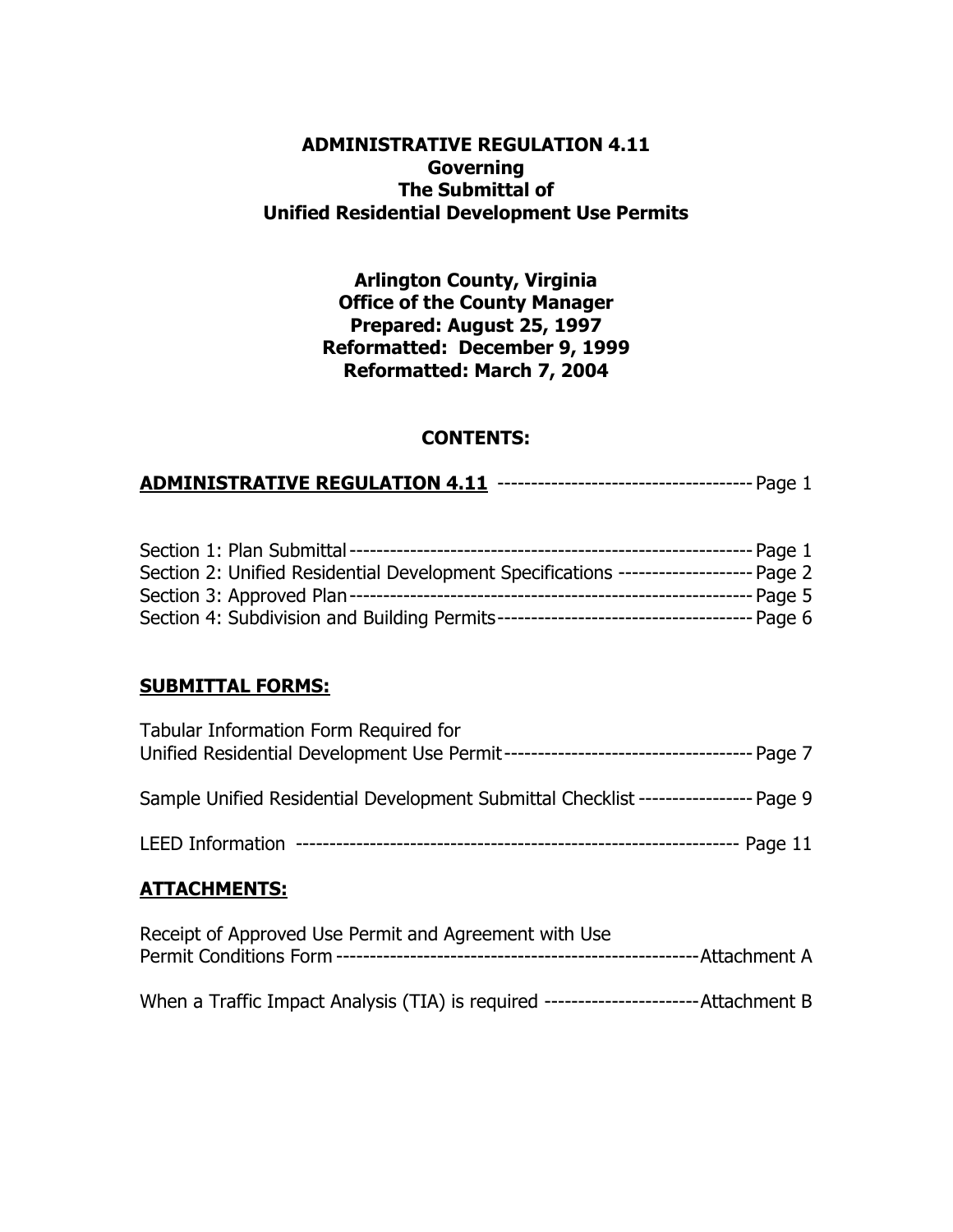### **ADMINISTRATIVE REGULATION 4.11 FOR UNIFIED RESIDENTIAL DEVELOPMENT USE PERMITS**

- **Section 1.** Plan Submittal: The following regulations apply to the application submission of Unified Residential Development Use Permits and Major Unified Residential Development Use Permit Amendments to facilitate timely and comprehensive review of these submissions.
	- a. Applications shall be submitted in sets of five (5), with the Use Permit Application (Form 108-59), Use Permit tabular information form and completed Environmental Consideration questionnaire, and if a rezoning is requested, a rezoning application and a zoning plat of the proposal, to the Zoning Administration Office of the Department of Community Planning, Housing and Development (DCPHD), no later than 5:00 p.m. on the Filing Deadline.
	- b. If as determined by the Traffic Impact Analysis (TIA) Policy approved by the County Board, a TIA is required, nine (9) copies of the TIA shall be submitted to the Zoning Administration Office at the time of the submission (See Attachment B).
	- c. The Zoning Administrator shall not accept a submitted application until all conditions in this Regulation have been met. To insure compliance with all conditions of this Regulation, applicants are encouraged to contact DCPHD Planning staff and Department of Public Works staff before formal submittal.
	- d. A minimum of sixty (60) days is required for review of an accepted application. Additional time may be required if a plan is substantially revised or raises significant policy or community issues during its review.
	- e. All supporting materials presented to the County Board, including renderings and models, become part of the public record.
	- f. A fee as enacted by the Arlington County Board shall accompany every application.
	- g. As a standard condition of Unified Residential Development Use Permit approval, the applicant agrees to comply with the Unified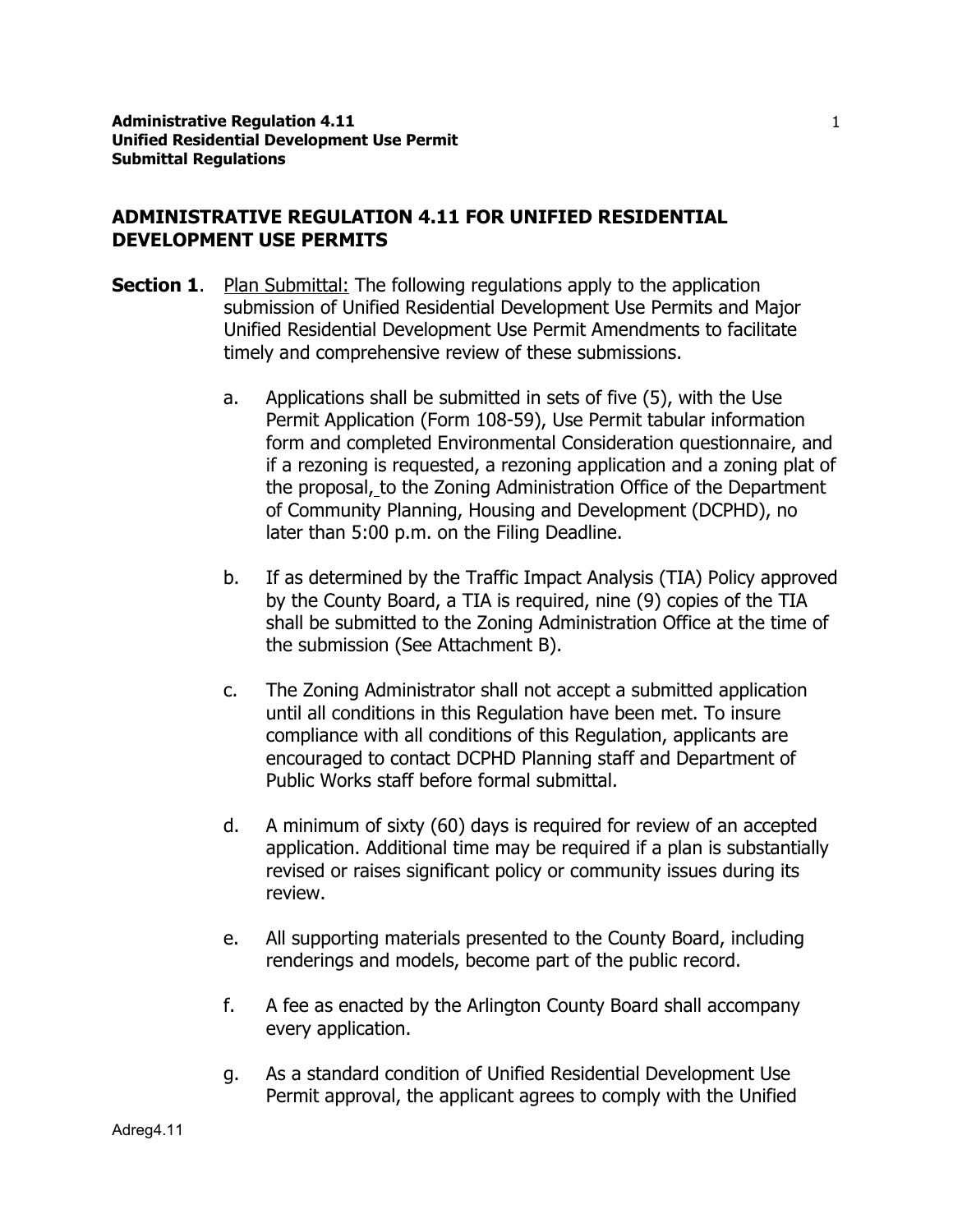Residential Development as approved by the County Board.

- h. Approval of a Unified Residential Development Use Permit is required before the issuance of any building permits for the project or project part.
- i. Statement of Support (optional): Applicants are advised to contact adjacent Civic Associations, the owners of the site, and the owners of all abutting properties, before filing the application and include a record of the contact with the application. In the case of a condominium, written notice may be sent to the president of the board of the unit owners' association.
- **Section 2.** Specifications. Every applicant for a Unified Residential Development Use Permit or Major Unified Residential Development Amendment, shall provide the following information with the application:
	- a. Justification describing how the plan meets the intent of the Unified Residential Development provision as set forth in Section 31.A.13 of the Zoning Ordinance.
	- b. Certified survey plat of the parcel, including dimensions of the parcel and the existing lot area by zoning classification with north arrow orientation, and full sections of adjacent streets, certified by a registered engineer or surveyor at a scale of 1"=25' showing:
		- (1) All existing easements.
		- (2) Existing topography for the parcel and adjacent streets at two (2)-foot contour intervals with elevations given at Arlington County Datum.
		- (3) Locations and descriptions of all existing sidewalks, curb, gutter, water and sewer lines, utility poles, traffic signal poles, street lights, street trees, water meters, transformers and fire hydrants, within the parcel and the periphery of the parcel.
		- (4) Locations, dimensions, and approximate heights of all existing buildings and structures on the parcel.
	- c. Tree survey of the parcel including locations and descriptions of all existing trees greater than two (2) inches or greater, measured four (4) feet above grade.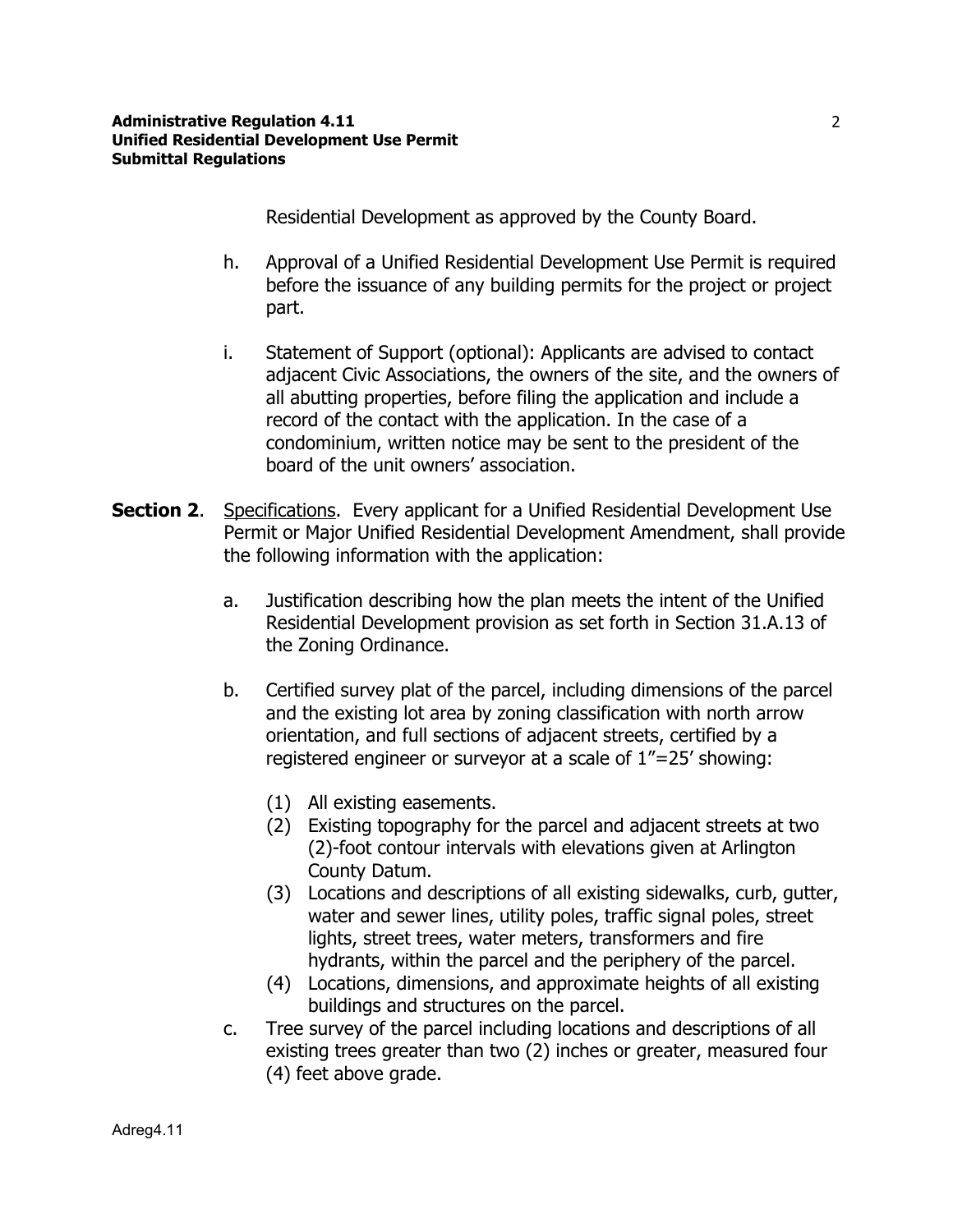- d. Proposed subdivision plat including lot lines, lot dimensions, and the square footage of all subdivided lots, certified by a registered engineer or land surveyor, showing:
	- (1) All required dedications of public right-of-way, a parcel area computed after public dedication and the maximum density permitted under the Zoning Ordinance computed on the basis of the parcel area before dedication.
	- (2) Proposed topography for the parcel and adjacent streets at two (2)-foot contour intervals with elevations given at Arlington County Datum.
	- (3) Location, dimensions and general design of interior streets and sidewalks.
	- (4) Location of all proposed water lines, sewer lines, and connections, approximate location and estimated size of proposed storm water management facilities, sidewalks, curb, gutter, utility poles, traffic signal poles, street lights, street trees, water meters, transformers and fire hydrants within the parcel and the periphery of the parcel.
	- (5) Locations, dimensions and the maximum height in feet of all proposed buildings and structures, including dimensions of proposed front, side and rear yards.
	- (6) Locations and dimensions of proposed driveways, driveway entrances, and surface parking.
	- (7) Conceptual landscape plan including the locations, size and identification of all proposed trees, and all existing trees to be saved with an appropriate tree protection plan.
	- (8) Average elevation of the parcel determined by taking elevations at 25-foot stations at the perimeter of the parcel divided by the number of stations.
	- (9) Coverage, for the entire site and per lot, expressed as the square footage of the site occupied by any proposed buildings or structures, parking, and driveways, and as a percentage of the total lot area.
- e. Elevations of all structures on the site.
- f. Physical relationship of proposed buildings and structures to adjacent lots and buildings on the same street block, showing the dimensions between buildings and across adjacent streets.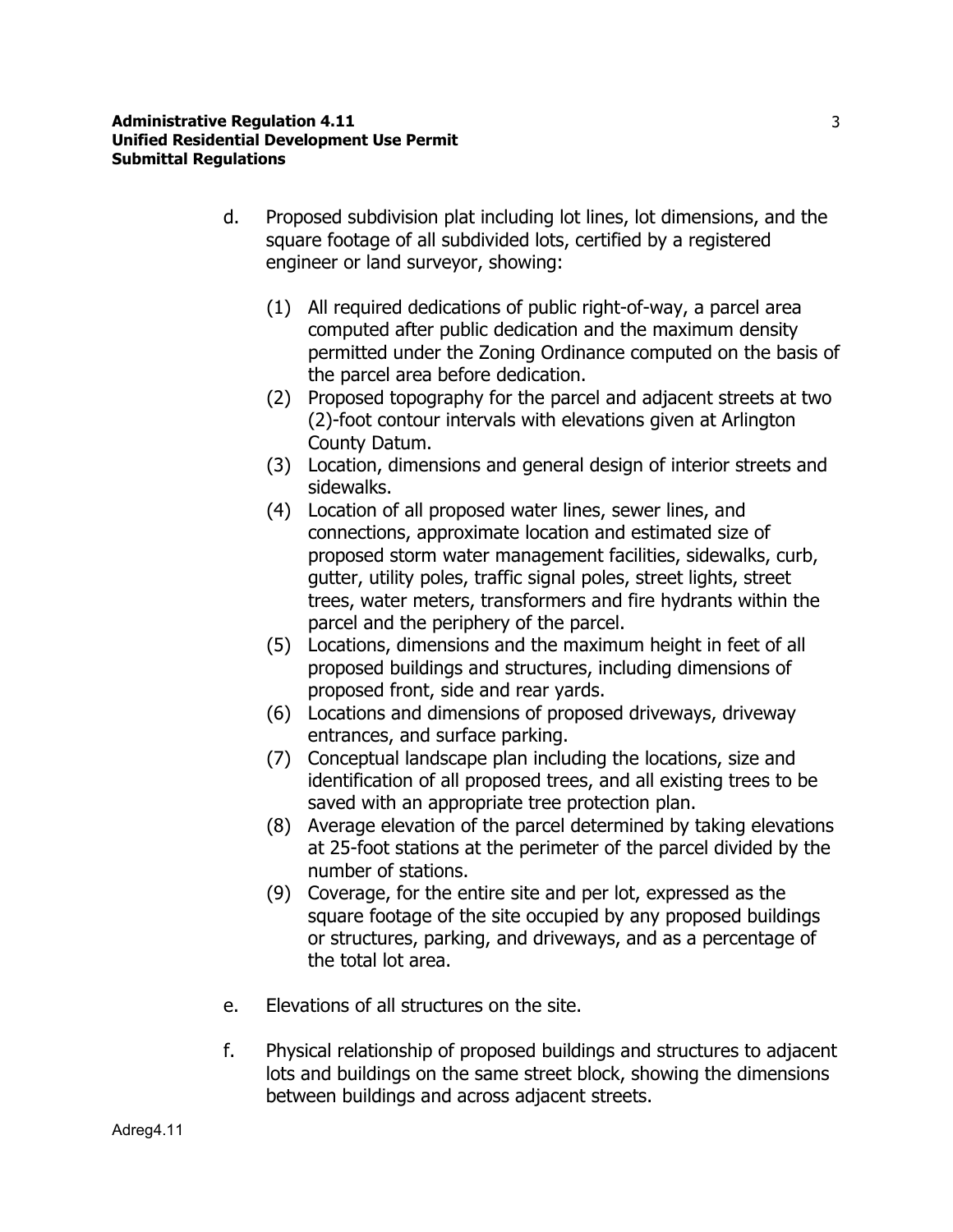- g. Any plans or data that may be necessary including Traffic Impact Analysis, roof plan, architectural plans with elevations, given at Arlington County Datum.
- h. Copies of any by-right subdivision plans for the site which have been filed, or proposed to be filed, with Arlington County by the applicant for the subject site.
- i. Additional Requirements include twenty (20) copies of 11x17 sets of complete drawings, including renderings, details, and layouts, for each of the Planning Commission meeting and County Board meeting. The copies shall be submitted by the applicant at 12:00 noon the day prior to distribution.
- **Section 3.** Approved Plan. Three (3) copies of a Unified Residential Development Use Permit which complies with the final approval of the County Board and with the requirements of this regulation, as applicable, shall be filed with the Zoning Administrator within 90 days of the County Board approval and before the issuance of any permit. After certification of approval by the County Manager or his designee, the record copies of these plans with copies of the approved use permit conditions shall be distributed as follows:
	- a. Applicant (1 copy)
	- b. Department of Public Works (1 copy)
	- c. Zoning Administration Section (1 copy)

The applicant shall submit a notarized statement indicating receipt of the certified record copy of the Unified Residential Development Use Permit and concurrence with all related use permit conditions.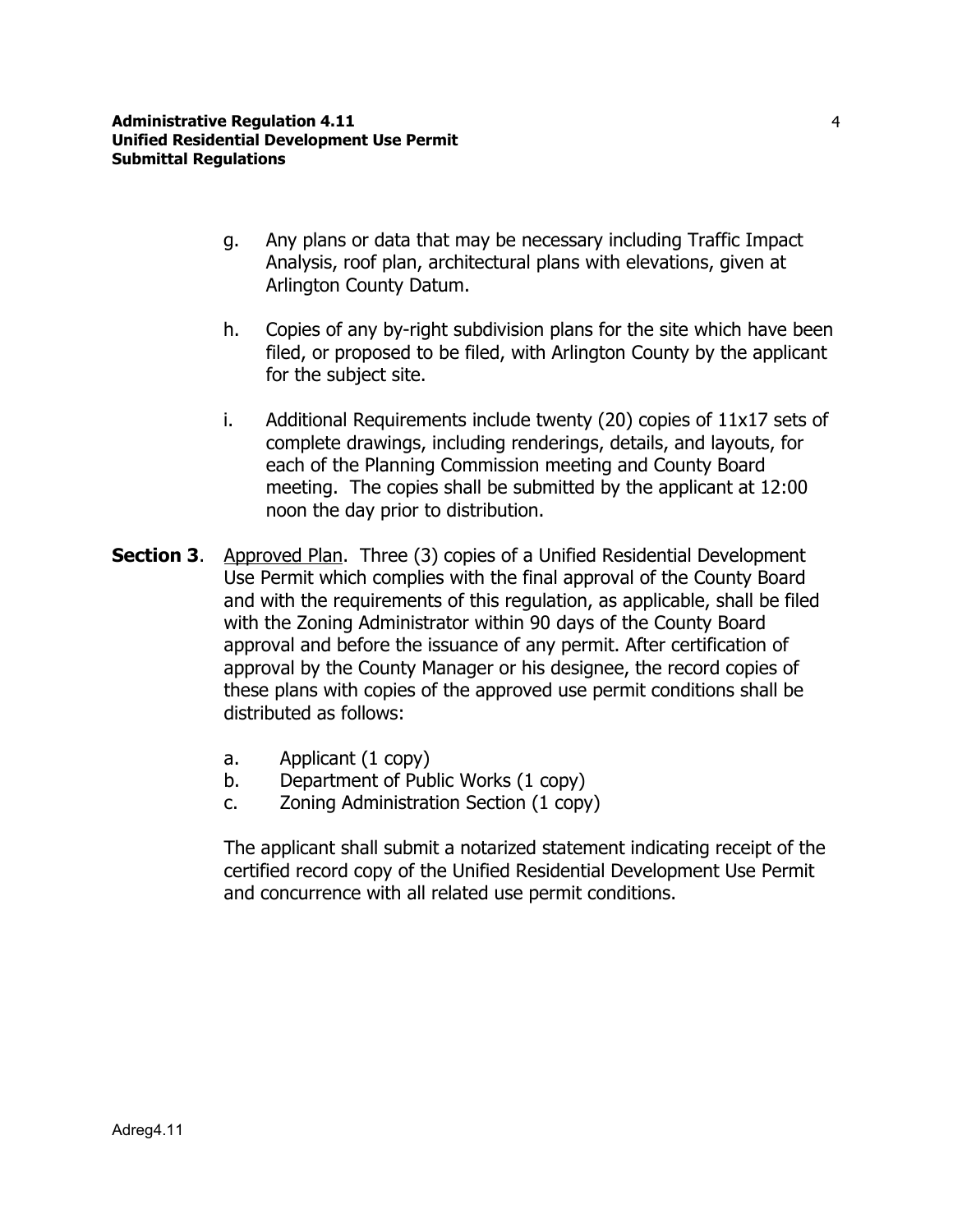### **Section 4.** Subdivision and **Building Permits.**

- a. Before the approval of a plat of subdivision, a condominium, cooperative or homeowners covenant shall be submitted to the Zoning Administration Office for review and approved by the County Attorney. That agreement shall be part of every deed conveying land within the project and shall incorporate the requirements of Section 2 of the Arlington County Zoning Ordinance.
- b. Without written approval of the Zoning Administrator, building permits shall not be issued for building plans proposing deviations from an approved final Unified Residential Development. If the Zoning Administrator determines that a major deviation exists between the submitted and approved Unified Residential Development, a building permit shall not be issued until an amended use permit has been approved by the County Board. If the Zoning Administrator determines that minor adjustments of an approved Unified Residential Development comply with the spirit of the Zoning Ordinance and with the intent of the County Board in approving the use permit, and with the general purpose of the Master Plan for the area, they may be approved by the Zoning Administrator. This determination shall be based on a written submission by the applicant using the administrative change form identifying all of the requested changes with the appropriate drawings.
- c. All required final engineering plans, easements and dedications must be executed and approved before the issuance of a building permit.
- d. The County Manager or his designee must approve all landscape and site development plans, before the issuance of appropriate permits.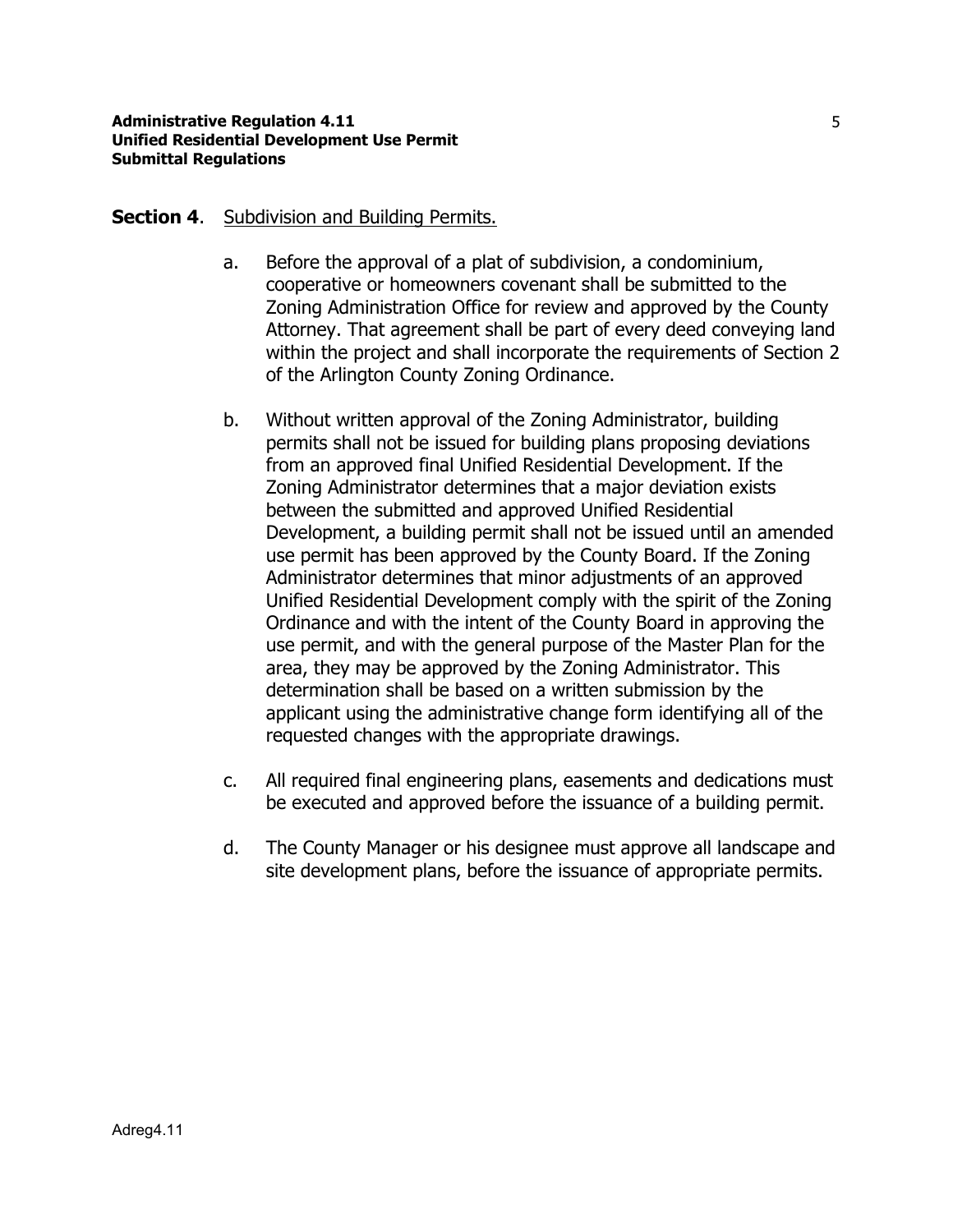### **TABULAR INFORMATION REQUIRED FOR SUBMITTAL OF UNIFIED RESIDENTIAL DEVELOPMENT USE PERMIT FOR**

|                | <b>Case Number</b>                                                                    |  |  |  |  |
|----------------|---------------------------------------------------------------------------------------|--|--|--|--|
| 1.<br>2.<br>3. | Project Title<br>Project Location (Address)<br>Parcel RPC Numbers                     |  |  |  |  |
| 4.             | Applicant's Name<br>Address (with Zip Code)<br>Daytime Telephone                      |  |  |  |  |
| 5.             | <b>Application Made By</b><br>Address (with Zip Code)<br>Daytime Telephone            |  |  |  |  |
| 6.             | Attorney's Name<br>Address (with Zip Code)<br>Daytime Telephone<br>Contact            |  |  |  |  |
| 7.             | Architect's Name<br>Address (with Zip Code)<br>Daytime Telephone<br>Contact           |  |  |  |  |
| 8.             | Landscape Architect's Name<br>Address (with Zip Code)<br>Daytime Telephone<br>Contact |  |  |  |  |
| 9.             | Engineer's Name<br>Address (with Zip Code)<br>Daytime Telephone<br>Contact            |  |  |  |  |
| 10.            | Traffic Consultant's Name<br>Address (with Zip Code)<br>Daytime Telephone<br>Contact  |  |  |  |  |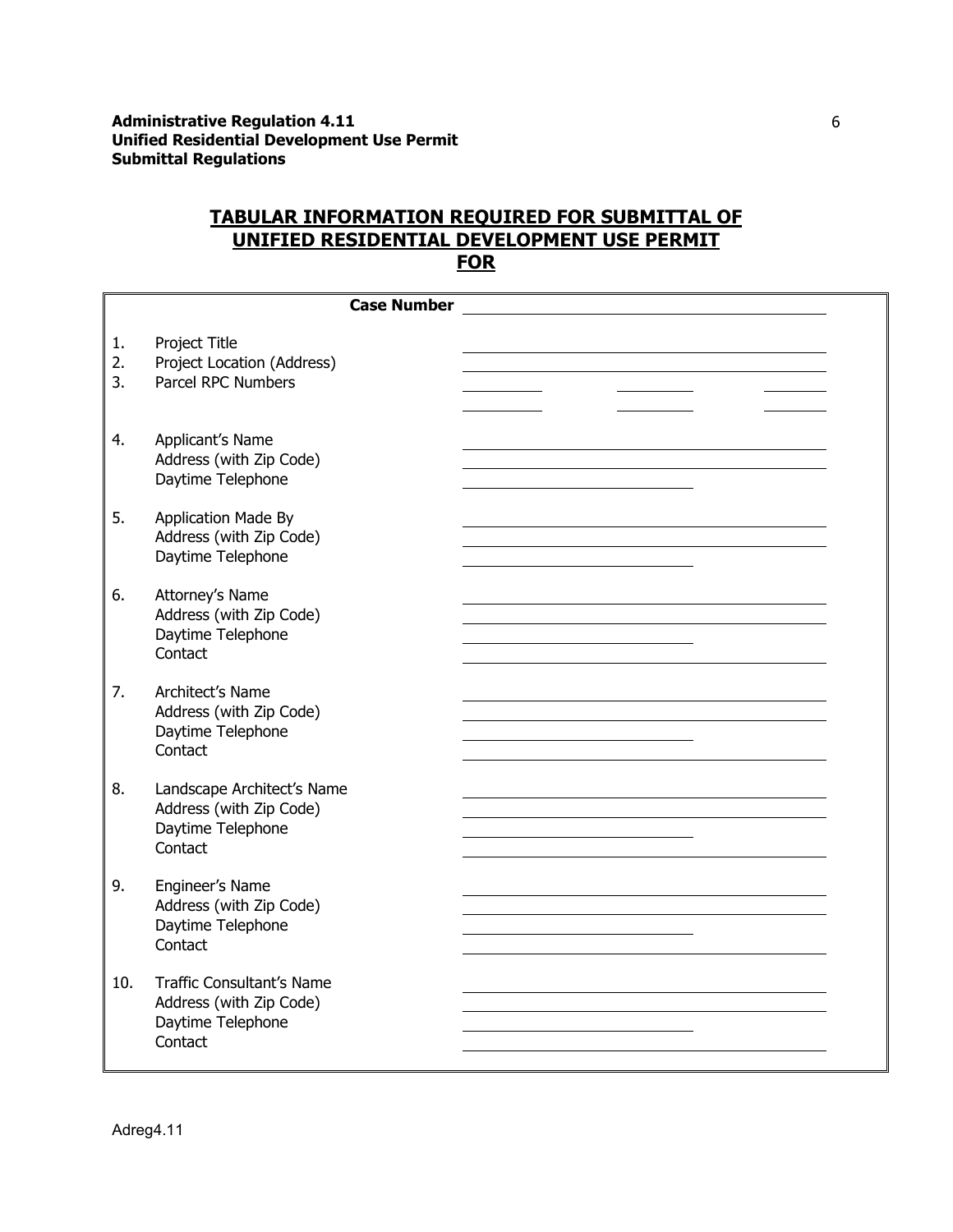|     |                                                                                                                                                 | Sq Feet  |         | Acres         |            |       |               |
|-----|-------------------------------------------------------------------------------------------------------------------------------------------------|----------|---------|---------------|------------|-------|---------------|
| 11. | A. Total Site Area                                                                                                                              |          |         |               |            |       |               |
|     | Net Site Area<br>B.                                                                                                                             |          |         |               |            |       |               |
| 12. | Site Area Allocated for Density Purposes                                                                                                        |          |         |               |            |       |               |
| 13. | Dwelling Units per Acre (on allocated site)                                                                                                     |          |         |               |            |       |               |
|     |                                                                                                                                                 |          |         | $\frac{0}{0}$ |            |       | Req'd         |
| 14. | Total Number of Parking Spaces                                                                                                                  | Standard | Compact | Compact       | <b>ADA</b> | Total | <b>Spaces</b> |
|     |                                                                                                                                                 |          |         |               |            |       |               |
| 15. | Type of Parking                                                                                                                                 |          |         |               |            |       |               |
|     | A. Structured<br>B. Surface                                                                                                                     |          |         |               |            |       |               |
|     |                                                                                                                                                 |          |         |               |            |       |               |
| 16. | Ratio of Parking Spaces                                                                                                                         |          |         |               |            |       |               |
|     | A. Spaces per Dwelling Unit                                                                                                                     |          |         |               |            |       |               |
|     | B. Req'd Spaces per Dwelling Unit                                                                                                               |          |         |               |            |       |               |
| 17. | Height<br>A. Average Elevation of the Site<br>B. Building Height (in feet above<br>the average elevation as defined<br>in the zoning district.) |          |         |               |            |       |               |
|     | C. Number of Stories                                                                                                                            |          |         |               |            |       |               |
| 18. | Coverage for Total Site<br>Maximum Coverage Permitted                                                                                           | Sq Feet  |         | $\%$          |            |       |               |
| 19. | Dimensions of Yards or Setbacks<br>A. Front<br>B. Side<br>C. Side<br>D. Rear                                                                    |          |         |               |            |       |               |
| 20. | Requested Modifications of Use<br>Regulations (density, height, parking, etc)                                                                   |          |         |               |            |       |               |
| 21. | Area of Open Space (Optional)                                                                                                                   |          |         |               |            |       |               |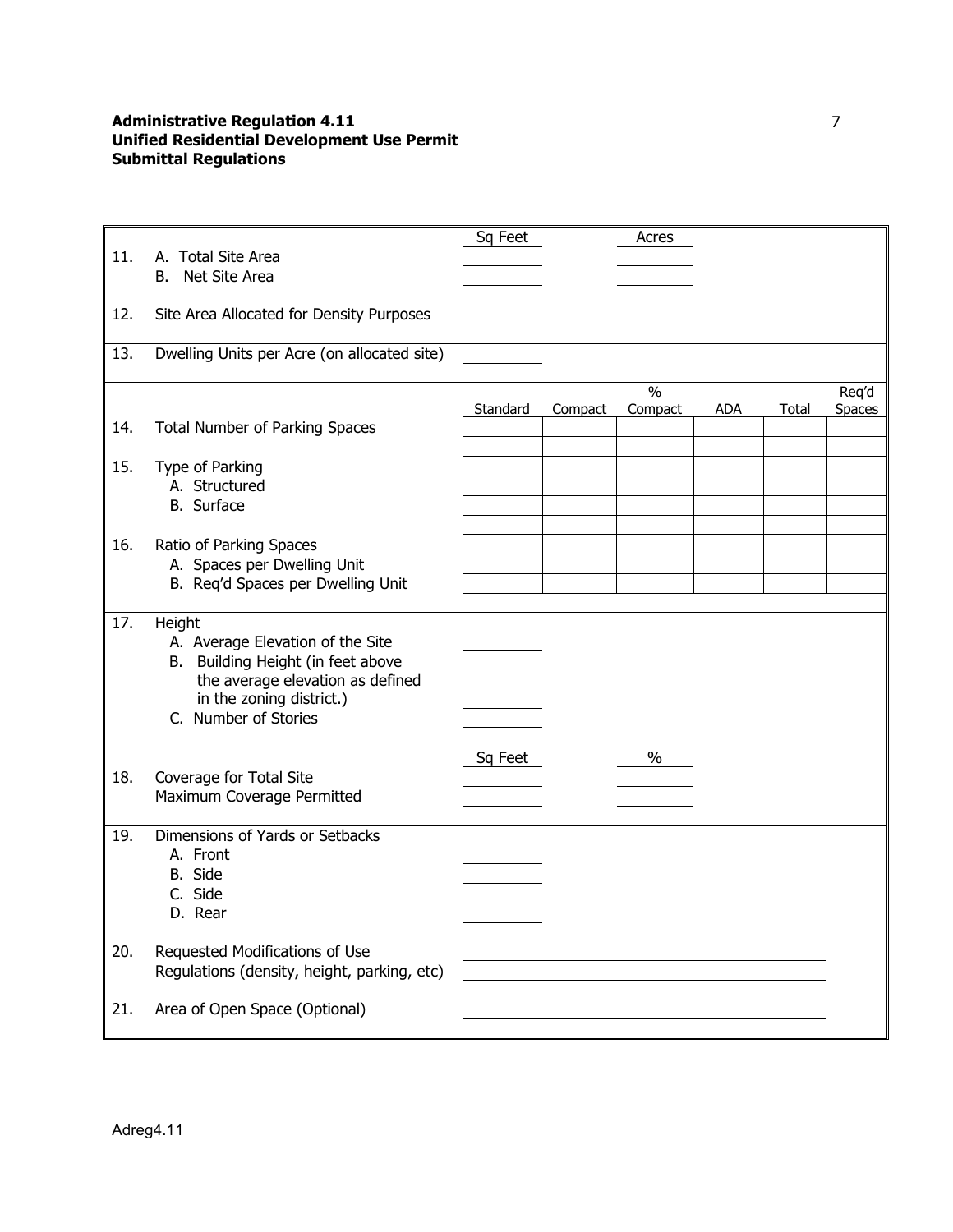Unified Residential Development Use Permit Submittal Check List

|                |                                                                                                                           | (Date)                                                                                                                                                                                                   |  |
|----------------|---------------------------------------------------------------------------------------------------------------------------|----------------------------------------------------------------------------------------------------------------------------------------------------------------------------------------------------------|--|
|                | <b>APPLICANT'S NAME</b><br><b>APPLICATION BY:</b>                                                                         |                                                                                                                                                                                                          |  |
| <b>ADDRESS</b> |                                                                                                                           |                                                                                                                                                                                                          |  |
|                | PHONE (Daytime)                                                                                                           |                                                                                                                                                                                                          |  |
|                | PROJECT TITLE                                                                                                             |                                                                                                                                                                                                          |  |
|                | PROJECT LOCATION                                                                                                          |                                                                                                                                                                                                          |  |
| 1.             |                                                                                                                           | $Five (5)$ copies of plan at correct scale with cover sheet                                                                                                                                              |  |
| 2.             |                                                                                                                           | One $(1)$ reduced copy at size 8.5" x 11"                                                                                                                                                                |  |
| 3.             | A. Metes and Bounds Description<br>C. Dimensions of Tract<br>E. All Existing Easements<br>G. Topography<br>H. North Arrow | Certified Survey Plan Scale 1" = 25'<br>B. Full Sections of Adjacent Streets from Curb to Curb<br>D. Lot Area by Zoning District (sq feet and acres)<br>F. Location and Dimensions of Existing Buildings |  |
| 4.             | <b>Tree Survey</b>                                                                                                        |                                                                                                                                                                                                          |  |
| 5.             | Preliminary Subdivision Plat                                                                                              |                                                                                                                                                                                                          |  |
| 6.             | A. Lot Dimensions<br>B. Lot Area<br>C. North Arrow<br>D.                                                                  | Plot and Location Plan at Scale 1" = 25'<br>Proposed Subdivision showing lot lines and specifying form of occupancy<br>such as fee simple, condominium or rental                                         |  |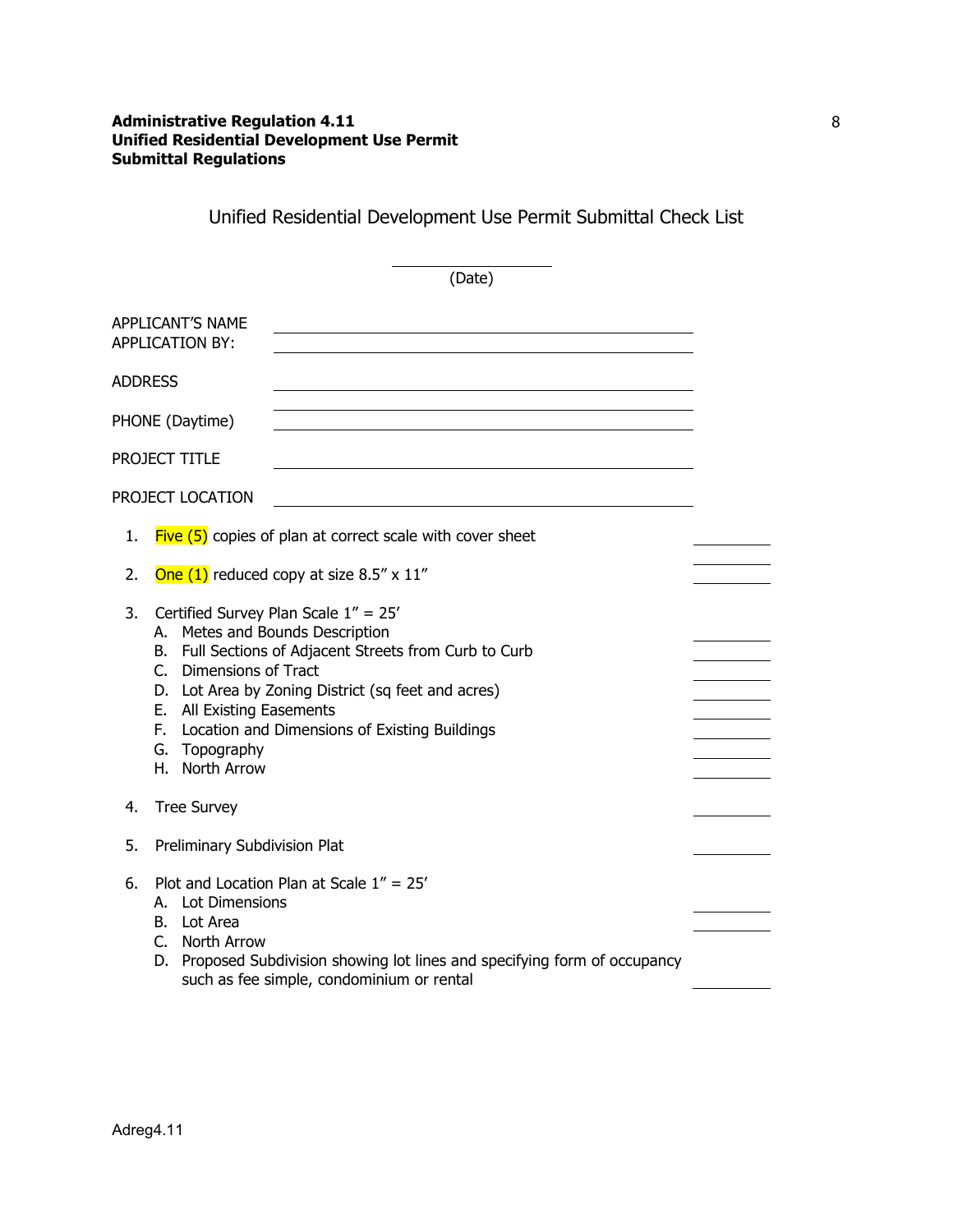| Е.                         | Location and Description of all Existing and Proposed Underground and<br>Aerial Utilities within the property, on the periphery of the site and in the<br>full street<br>$(1)$ Water<br>(2)<br>Sanitary Sewer<br>Storm Sewer<br>(3)<br>Electric<br>(4)<br><b>Traffic Signal Cables</b><br>(5)<br>(6)<br>Gas<br><b>CATV Cables</b><br>(7)<br><b>Street Light Cables</b><br>(8)<br>(9)<br><b>Telephone Cables</b>                                                          | Existing | Proposed |
|----------------------------|--------------------------------------------------------------------------------------------------------------------------------------------------------------------------------------------------------------------------------------------------------------------------------------------------------------------------------------------------------------------------------------------------------------------------------------------------------------------------|----------|----------|
| F.                         | Proposed Grading at Two (2) Foot Contour Intervals                                                                                                                                                                                                                                                                                                                                                                                                                       |          |          |
| G.                         | Location and Description of all Existing and Proposed Surface Facilities<br><b>Full Street Sections</b><br>(1)<br>Sidewalks<br>(2)<br>Curb and Gutter<br>(3)<br><b>Utility Poles</b><br>(4)<br><b>Bus Shelters</b><br>(5)<br><b>Traffic Signal Poles</b><br>(6)<br><b>Street Lights</b><br>(7)<br><b>Street Trees</b><br>(8)<br>(9)<br><b>Water Meters</b><br>(10)<br>Fire Hydrants and Standpipes<br>(11)<br><b>Full Intersections</b>                                  | Existing | Proposed |
| Н.                         | <b>Location and Dimensions</b><br>(1)<br><b>Buildings</b><br><b>Underground Structures</b><br>(2)<br>Reference to Property Lines and Street Center Lines<br>(3)<br>Corner Vision Obstruction Area<br>(4)<br>Physical Relationship to Adjacent Lots and Buildings<br>(5)<br>Driveways and Driveway Entrances<br>(6)<br><b>Interior Street and Sidewalks</b><br>(7)<br>Surface Parking and Loading Areas<br>(8)<br>Relationship of Garage Structure to Street Trees<br>(9) |          |          |
| I.<br>J.<br>K.<br>L.<br>М. | Dimensions of Proposed Front, Side and Rear Yards<br>Average Elevation of the Site<br>Existing and Proposed Elevations at Benchmark and Top of Privacy Walls<br>Coverage and Percent Coverage<br>Other Necessary Plans (zoning plat, roof plans, or TIA)                                                                                                                                                                                                                 |          |          |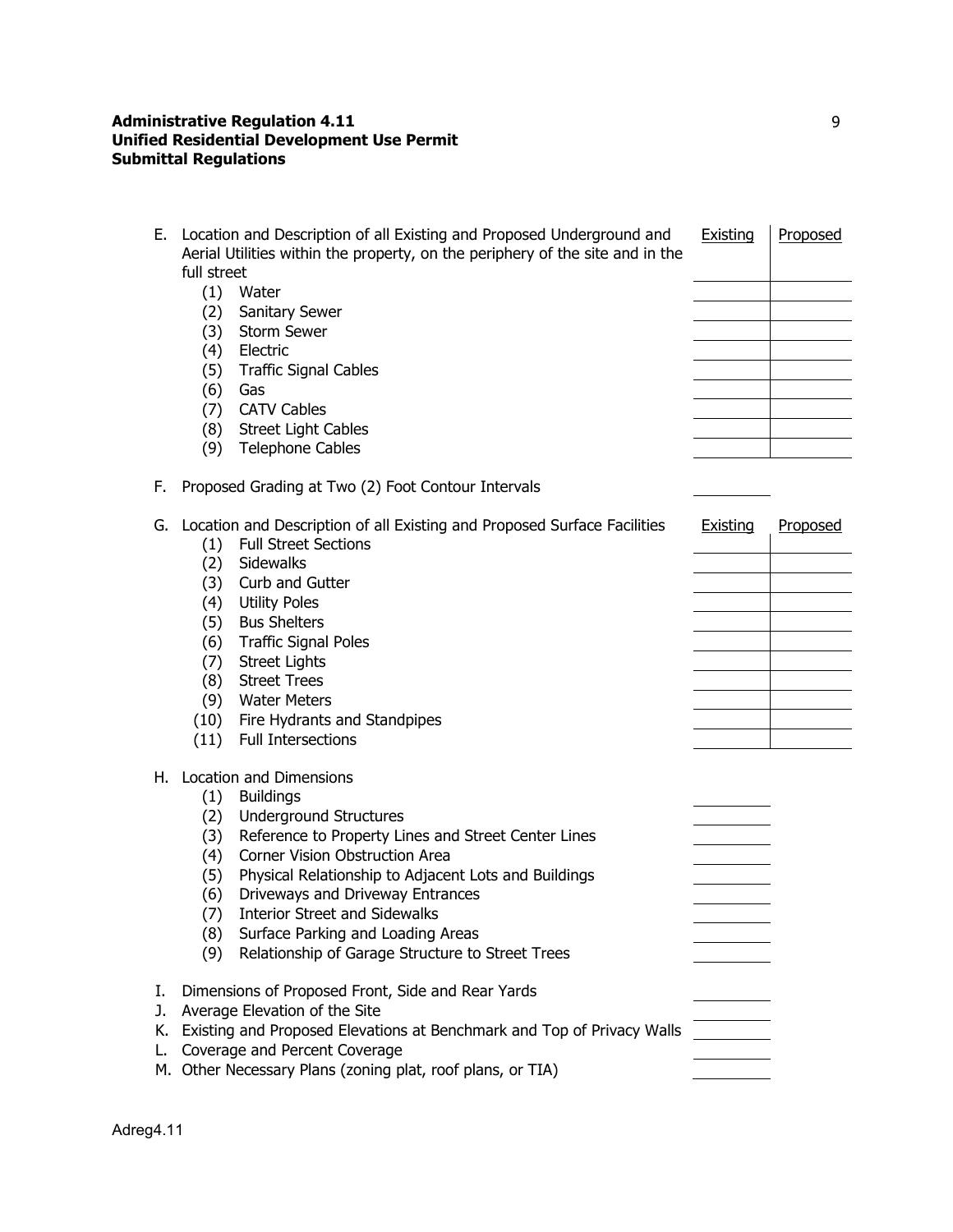| 7.  |                                                                                                                                 |                            | Conceptual Landscape Plan at Scale 1" = 25'                                             |  |  |  |
|-----|---------------------------------------------------------------------------------------------------------------------------------|----------------------------|-----------------------------------------------------------------------------------------|--|--|--|
|     |                                                                                                                                 |                            | A. Topography of Site                                                                   |  |  |  |
|     | B. Location & size of existing plant materials                                                                                  |                            |                                                                                         |  |  |  |
|     | C. Existing vegetation to be retained                                                                                           |                            |                                                                                         |  |  |  |
|     | D. Protection plan for plant material to be retained                                                                            |                            |                                                                                         |  |  |  |
|     | Е.                                                                                                                              | ground cover               | Location, type, size, spacing and number of proposed trees, shrubs and                  |  |  |  |
|     | F. Property lines, match lines and easements                                                                                    |                            |                                                                                         |  |  |  |
|     | G. Paved areas, fences, walls and utilities                                                                                     |                            |                                                                                         |  |  |  |
|     | H. Legend, key, north arrow                                                                                                     |                            |                                                                                         |  |  |  |
|     | Ι.                                                                                                                              |                            | Plant list and planting detail                                                          |  |  |  |
|     |                                                                                                                                 |                            |                                                                                         |  |  |  |
| 8.  |                                                                                                                                 | <b>Architectural Plans</b> |                                                                                         |  |  |  |
|     | A. Floor Plans of Floor Levels with Elevations, Dimensions of Overall<br>Structure, Square Footage, Layout and Space Dimensions |                            |                                                                                         |  |  |  |
|     |                                                                                                                                 |                            |                                                                                         |  |  |  |
|     |                                                                                                                                 | (1)                        | Number and Area of Dwelling Units                                                       |  |  |  |
|     |                                                                                                                                 | (2)                        | <b>Elevations of Floor Grades</b>                                                       |  |  |  |
|     |                                                                                                                                 |                            |                                                                                         |  |  |  |
|     | B. Building Elevations from the North, South, East and West showing                                                             |                            |                                                                                         |  |  |  |
|     |                                                                                                                                 | (1)                        | Number of Floors and Elevation of each Building                                         |  |  |  |
|     |                                                                                                                                 | (2)                        | Height of Proposed Building as Measured from Average Site<br>Elevation                  |  |  |  |
|     |                                                                                                                                 | (3)                        | Height, Location and General Design of Structures Above<br><b>Building Height Limit</b> |  |  |  |
|     | (4)                                                                                                                             |                            | Complete Street Frontage, Showing Design Details                                        |  |  |  |
|     |                                                                                                                                 | (5)                        | Façade Materials and Colors                                                             |  |  |  |
|     |                                                                                                                                 | (6)                        | Proposed Decks                                                                          |  |  |  |
|     |                                                                                                                                 |                            |                                                                                         |  |  |  |
| 9.  |                                                                                                                                 |                            | All Tabular Information Required                                                        |  |  |  |
| 10. |                                                                                                                                 |                            | <b>Environmental Consideration Statement</b>                                            |  |  |  |
|     |                                                                                                                                 |                            |                                                                                         |  |  |  |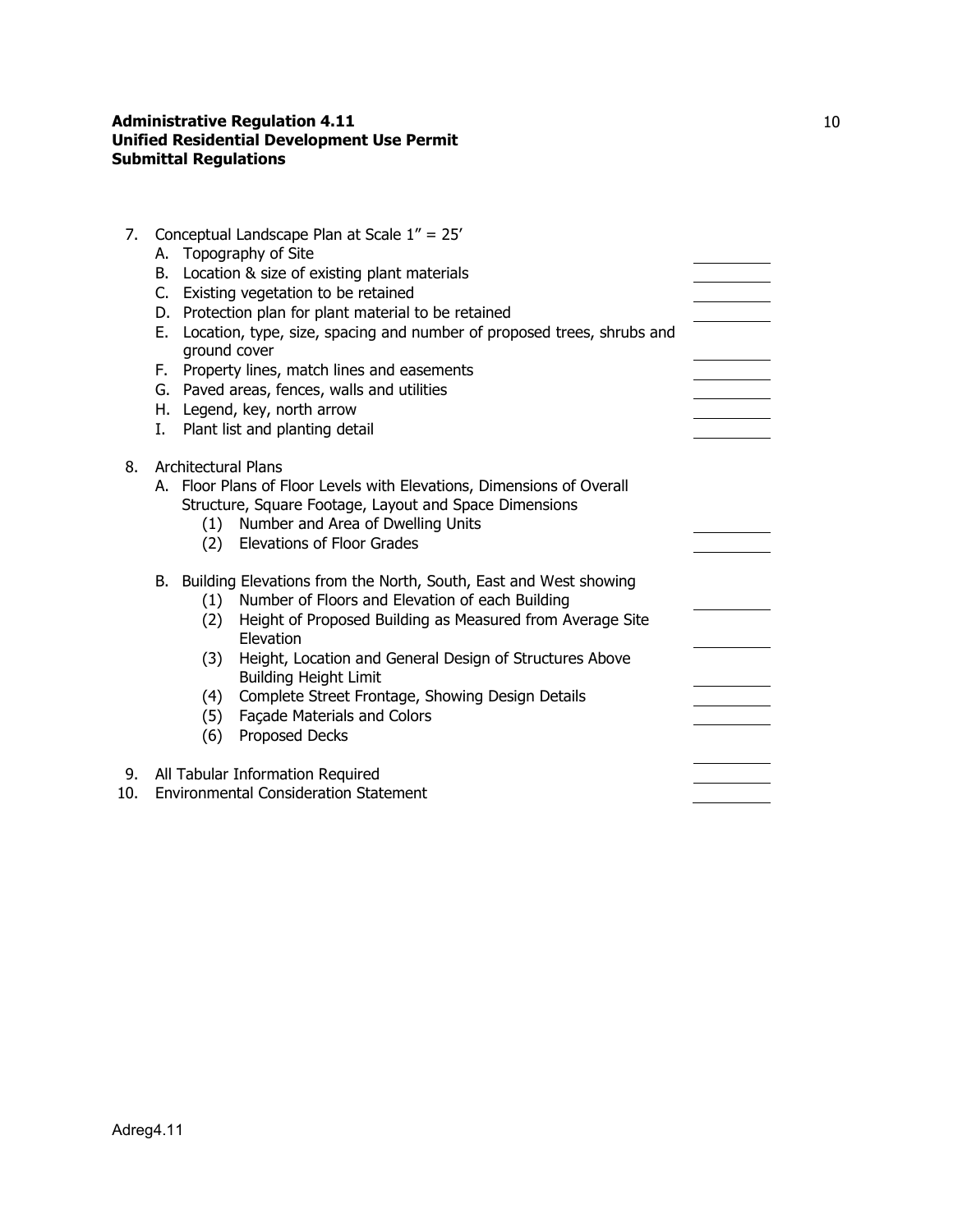Every applicant who files an application for a site plan approval or a use permit, as defined in Section 36, paragraphs G.5. and H.8., shall provide a completed LEED™ Scorecard or other comparable reporting mechanism that is acceptable to the County Manager as part of the site plan or use permit application. The applicant shall analyze the LEED™ credits for various components of sustainable design and describe how and/or why each credit can or cannot be achieved. (2/7/04)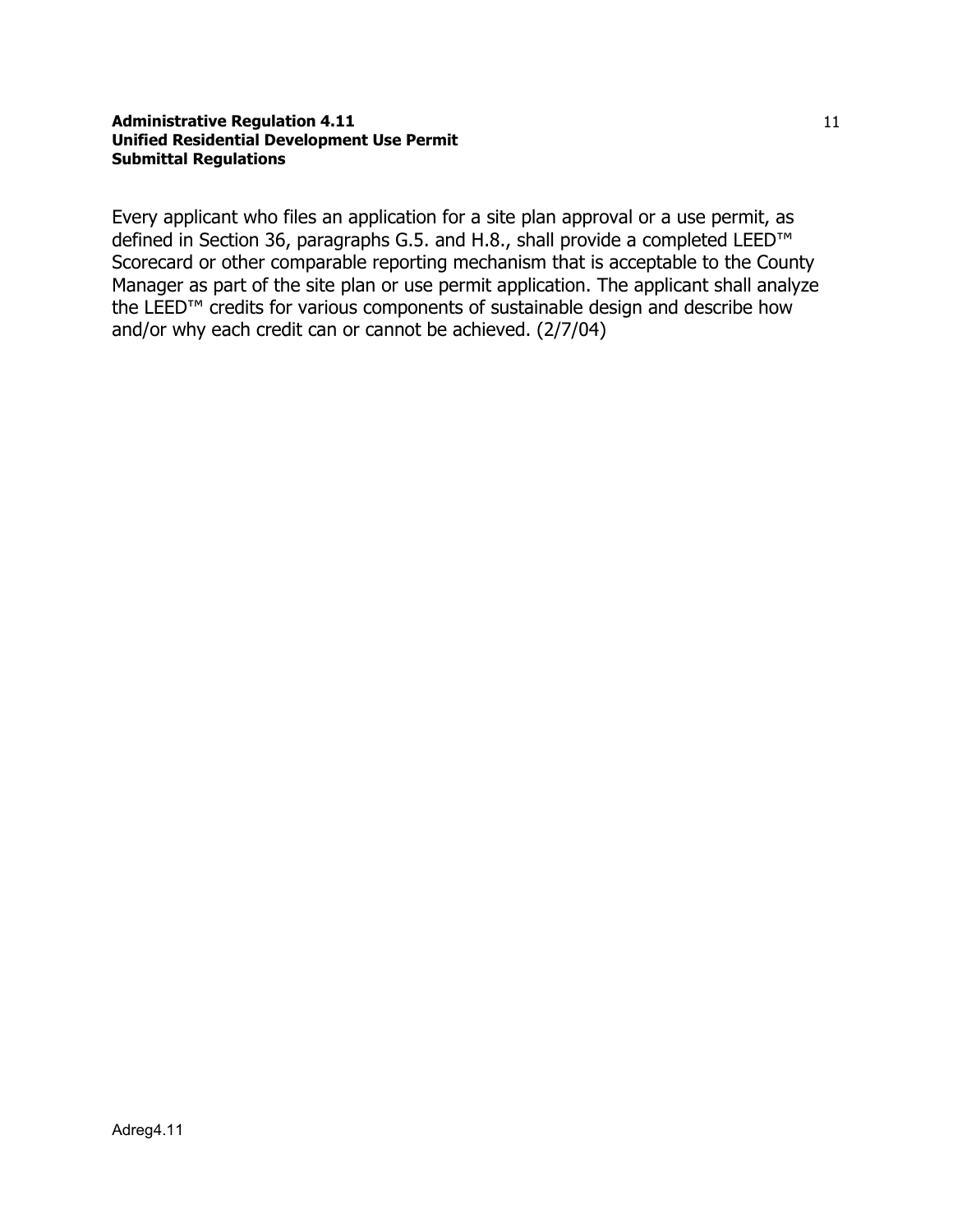# **ATTACHMENT A**

Receipt of Approved Use Permit and Agreement with Use Permits Conditions

I/We have received the "applicant's copy" of the final Unified Residential

Development Use Permit for \_\_\_\_\_\_\_\_\_\_\_\_\_\_\_\_\_\_\_\_\_\_\_\_\_\_\_\_\_\_\_\_\_\_\_\_\_\_\_

Arlington, Virginia, which was approved by the Arlington County Board

**Example 2.1 All 2.2 Signed by the Planning Division Chief,** 

\_\_\_\_\_ \_\_\_\_\_\_\_\_\_\_\_\_\_\_\_\_\_\_\_\_\_\_\_\_\_\_ signed by the County Manager

\_\_\_\_\_ \_\_\_\_\_\_\_\_\_\_\_\_\_\_\_\_\_\_\_\_\_\_\_\_\_\_ together with and attached thereto a copy of

the conditions imposed by the County Board as part of the Unified Residential Development Use Permit Approval. I/We have reviewed said plan and conditions and do hereby agree to comply with said approval and the conditions of the Unified Residential Development Use Permit Approval.

Owner

Agent for the Owner

Witness

Date